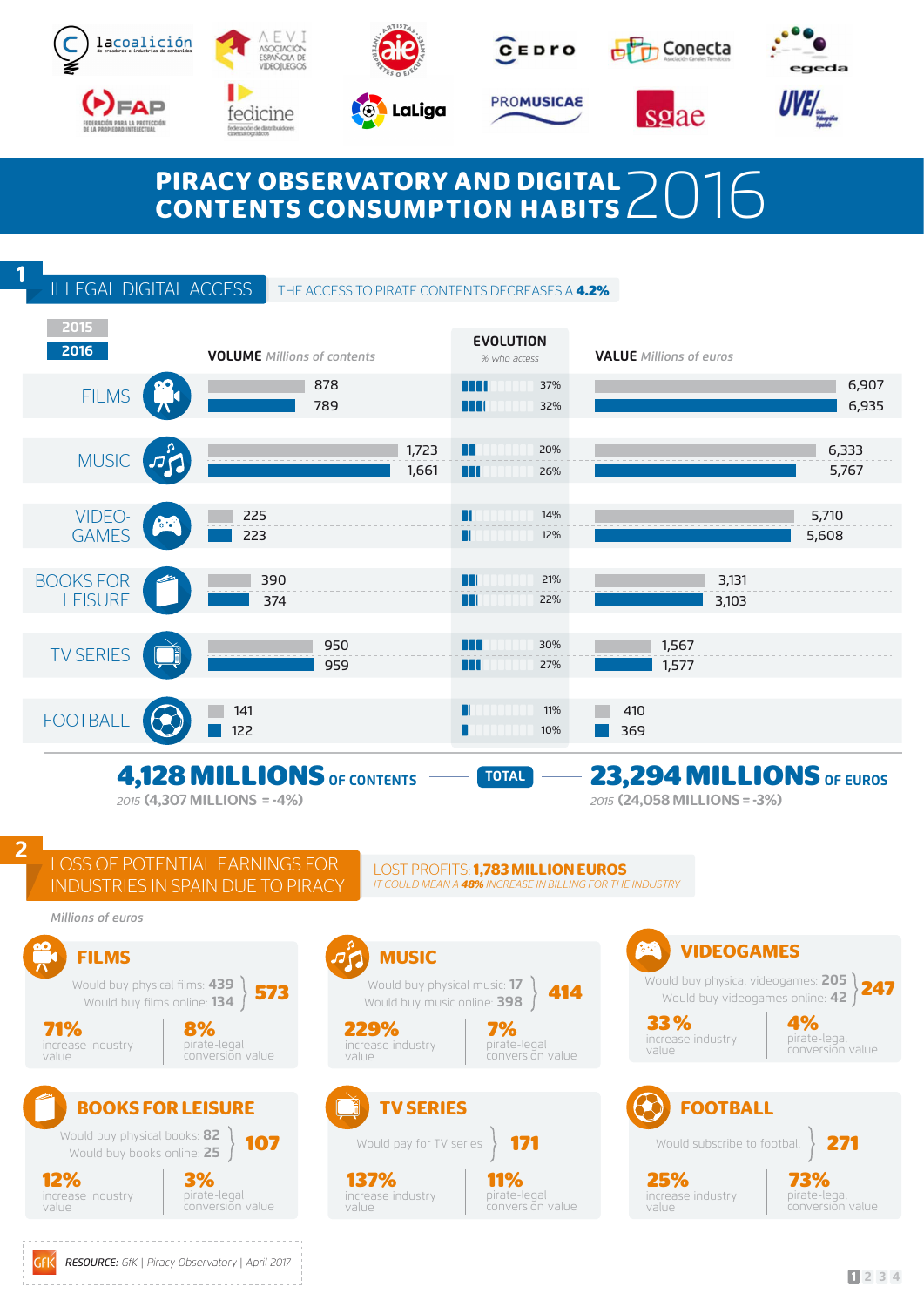

4 PUBLIC FUND FAIL **TO RECEIVE** 

STATE TREASURY CEASES TO RECEIVE **576 MILLION EUROS** *WORTH OF TAXES LIKE VAT, SOCIAL SECURITY CONTRIBUTIONS AND REVENUE TAXES DUE TO PIRACY* 

# **STATE TREASURY CEASES TO RECEIVE 360.7 + 215.1 = 575.8 MILLION EUROS**

| <b>VAT</b>        | Physical | Online | <b>TOTAL</b> |
|-------------------|----------|--------|--------------|
| Music             | 3.6      | 83.6   | 87.2         |
| Films             | 92.4     | 28.1   | 120.3        |
| Videogames        | 43.1     | 8.8    | 519          |
| Books for leisure | 3.3      | 53     | 85           |
| TV series         | 569      |        | 56.9         |
| Football          | 35.9     | 359    |              |
| <b>TOTAL VAT</b>  |          |        | 360.7        |

EARNINGS AND EMPLOYMENT

|  | the Annual Survey of |  |
|--|----------------------|--|

*Millions of euros*

*(\*): Average salary applied on GfK estimation based on the data from the Structural Wages of the National Institute of Statistics concluding an average salary of €19,674.1*

|                                                          | New<br>iobs | Salary<br>*applied | Rate<br>applied | TOTAL  |
|----------------------------------------------------------|-------------|--------------------|-----------------|--------|
| Social security contribution                             | 21,697      | 19.674.1           | 38.9%           | 166.05 |
| Personal Income Tax                                      | 21,697      | 19.674.1           | 115%            | 49.09  |
| TOTAL SOCIAL SECURITY CONTRIBUTION + PERSONAL INCOME TAX |             |                    |                 | 215.14 |

**5** EVOLUTION LOSS OF POTENTIAL

GFK

### STATE MAY HAVE CEASED TO RECEIVE **2,772 MILLION EUROS** *SINCE 2012 DUE TO PIRACY*

| Since 2012 over 120,000 jobs<br>could have been created<br><b>LOSS OF JOBS</b><br>Number | 2012<br>24,766 | 2013<br>26,652 | 2014<br>29,360 | 2015<br>21,672 | 2016<br>21,697 |
|------------------------------------------------------------------------------------------|----------------|----------------|----------------|----------------|----------------|
| <b>LOSS OF</b><br><b>POTENTIAL EARNINGS</b><br>Millions of euros                         | 1,220          | 1,326          | 1,700          | 1,669          | 1,783          |
| <b>PUBLIC FUND CEASE</b><br><b>TO RECEIVE</b><br>Millions of euros                       | 494            | 526            | 628            | 547            | 576            |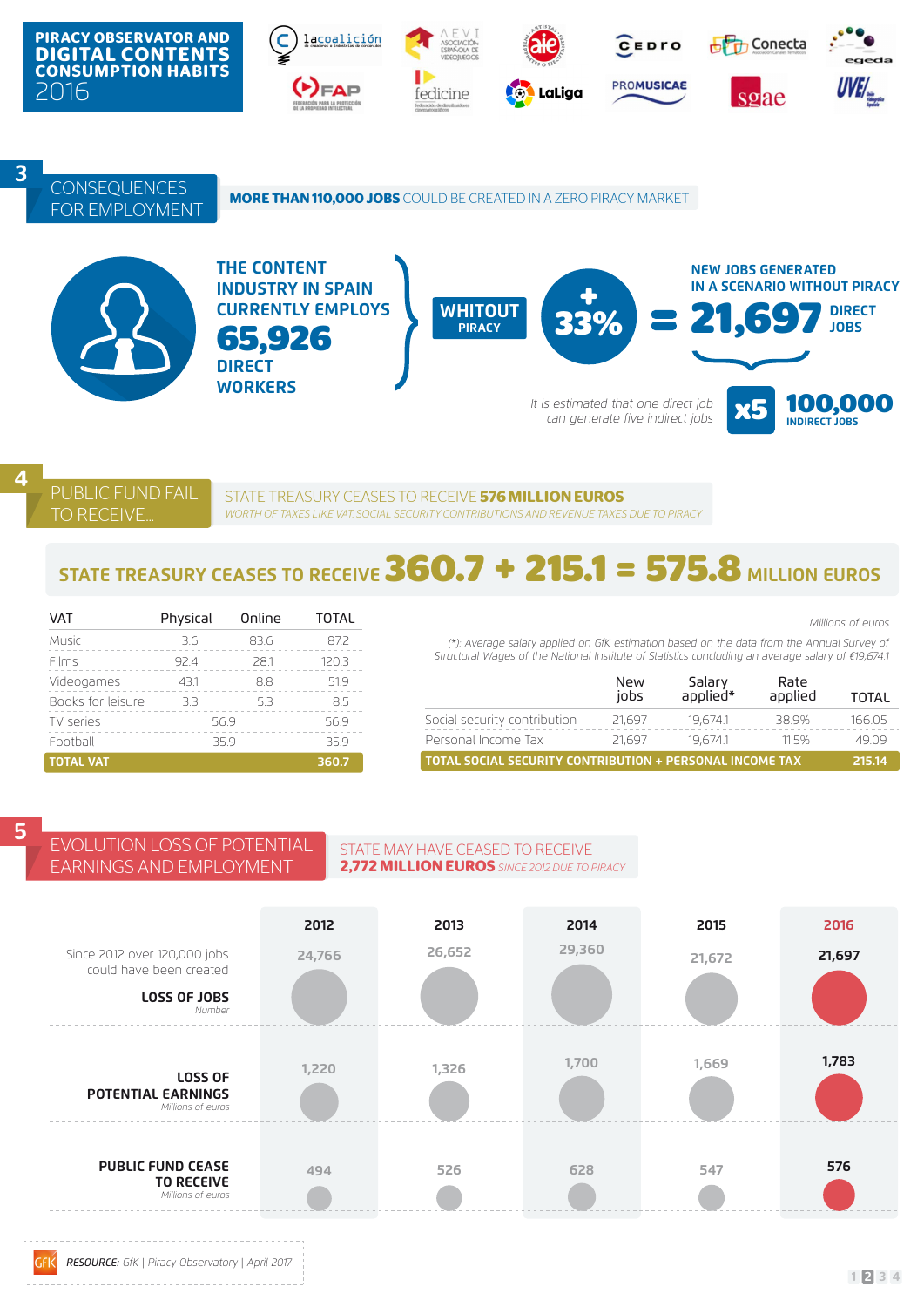